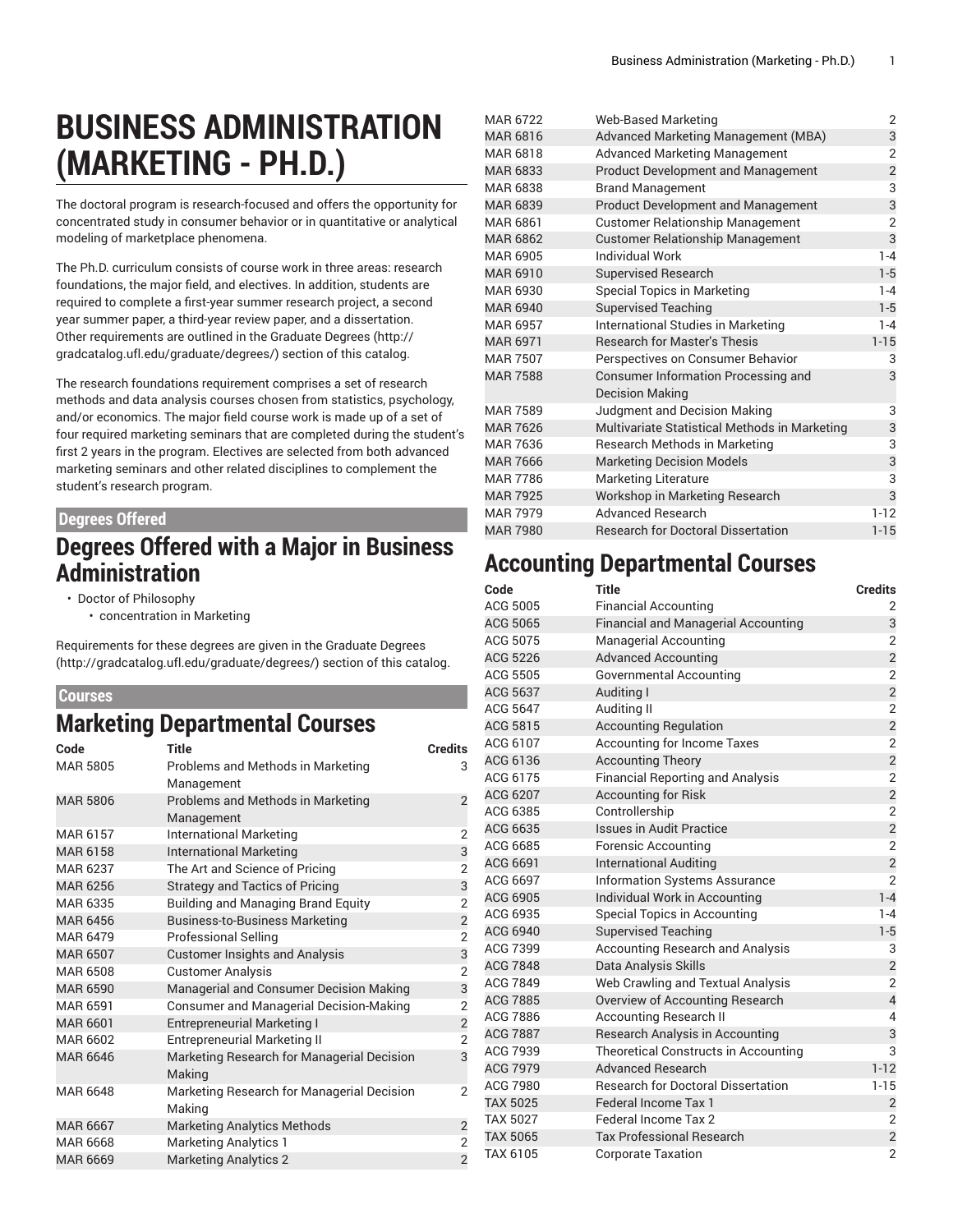| TAX 6115 | <b>Advanced Corporate Taxation</b> |  |
|----------|------------------------------------|--|
| TAX 6205 | <b>Partnership Taxation</b>        |  |
| TAX 6526 | <b>International Taxation</b>      |  |
| TAX 6726 | <b>Executive Tax Planning</b>      |  |
| TAX 6877 | <b>State and Local Taxation</b>    |  |

### **Finance, Insurance, and Real Estate Departmental Courses**

| Code            | <b>Title</b>                                              | <b>Credits</b>          |
|-----------------|-----------------------------------------------------------|-------------------------|
| <b>FIN 5405</b> | <b>Business Financial Management</b>                      | 3                       |
| <b>FIN 5437</b> | Finance I: Asset Valuation, Risk, and Return              | $\overline{2}$          |
| <b>FIN 5439</b> | Finance II: Capital Structure and Risk                    | $\overline{2}$          |
|                 | Management Issues                                         |                         |
| <b>FIN 6108</b> | Personal Financial Management                             | 1                       |
| FIN 6246        | Money and Capital Markets                                 | 3                       |
| <b>FIN 6296</b> | Capitalism                                                | $\overline{c}$          |
| <b>FIN 6306</b> | <b>Investment Banking</b>                                 | 2                       |
| <b>FIN 6425</b> | <b>Corporation Finance</b>                                | 3                       |
| <b>FIN 6427</b> | Measuring and Managing Value                              | $\overline{2}$          |
| <b>FIN 6429</b> | <b>Financial Decision Making</b>                          | $\overline{2}$          |
| FIN 6432        | <b>Asset Valuation and Corporate Finance</b>              | $\overline{2}$          |
| <b>FIN 6438</b> | <b>Study in Valuation</b>                                 | $\overline{2}$          |
| <b>FIN 6465</b> | <b>Financial Statement Analysis</b>                       | $\overline{2}$          |
| <b>FIN 6477</b> | <b>Entrepreneurial Finance</b>                            | $\overline{2}$          |
| <b>FIN 6489</b> | <b>Financial Risk Management</b>                          | $\overline{2}$          |
| <b>FIN 6496</b> | <b>Mergers &amp; Acquisitions</b>                         | $\overline{2}$          |
| FIN 6518        | <b>Investment Concepts</b>                                | 2                       |
| <b>FIN 6525</b> | Asset Management Project                                  | $\mathbf{1}$            |
| <b>FIN 6526</b> | Portfolio Theory                                          | $\overline{2}$          |
| <b>FIN 6528</b> | Asset Allocation and Investment Strategy                  | $\overline{2}$          |
| <b>FIN 6537</b> | Derivative Securities                                     | $\overline{2}$          |
| <b>FIN 6545</b> | <b>Fixed Income Security Valuation</b>                    | $\overline{2}$          |
| <b>FIN 6547</b> | Interest Rate Risk Management                             | $\overline{2}$          |
| <b>FIN 6549</b> | Special Topics in Fixed Income Securities                 | $\overline{2}$          |
| <b>FIN 6575</b> | <b>Emerging Markets Finance I</b>                         | $\overline{2}$          |
| <b>FIN 6576</b> | <b>Emerging Markets Finance II</b>                        | $\overline{2}$          |
| <b>FIN 6585</b> | <b>Securities Trading</b>                                 | 2                       |
| <b>FIN 6596</b> | Introduction to Computational Methods &                   | $\overline{2}$          |
|                 | Derivative Pricing                                        |                         |
| <b>FIN 6608</b> | Financial Management of the Multinational<br>Corporation  | 2                       |
| <b>FIN 6626</b> | <b>International Finance</b>                              | 3                       |
| <b>FIN 6638</b> | <b>International Finance</b>                              | 2                       |
| <b>FIN 6728</b> | <b>Capitalism and Regulation</b>                          | $\overline{c}$          |
| <b>FIN 6729</b> | <b>Economics Organizations and Markets</b>                | 3                       |
| <b>FIN 6779</b> | Artificial Intelligence & Machine Learning                | $\overline{c}$          |
|                 | Applications for Finance & FINTECH                        |                         |
| <b>FIN 6785</b> | Investment Banking and Corporate Financial<br>Modelina I  | 2                       |
| <b>FIN 6786</b> | Investment Banking and Corporate Financial<br>Modeling II | 2                       |
| FIN 6905        | <b>Individual Work in Finance</b>                         | $1 - 4$                 |
| <b>FIN 6930</b> | Special Topics in Finance                                 | $1 - 4$                 |
| FIN 6935        | <b>Finance Professional Speaker Series</b>                | 1                       |
| <b>FIN 6936</b> | Special Topics In Investment Finance                      | $\overline{2}$          |
| <b>FIN 6957</b> | <b>International Studies in Finance</b>                   | $1 - 4$                 |
| <b>FIN 6958</b> | International Finance Study Tour                          | $\overline{2}$          |
| <b>FIN 7446</b> | Financial Theory I                                        | 4                       |
| <b>FIN 7447</b> | <b>Financial Theory II</b>                                | $\overline{\mathbf{r}}$ |
| <b>FIN 7808</b> | Corporate Finance                                         | 4                       |
| <b>FIN 7809</b> | Investments                                               | $\overline{4}$          |

| <b>FIN 7938</b> | Finance Research Workshop                        | $1 - 4$                 |
|-----------------|--------------------------------------------------|-------------------------|
| <b>FIN 7979</b> | <b>Advanced Research</b>                         | $1 - 12$                |
| <b>FIN 7980</b> | <b>Research for Doctoral Dissertation</b>        | $1 - 15$                |
| <b>REE 6007</b> | <b>Fundamentals of Real Estate Development</b>   | $\overline{2}$          |
| <b>REE 6045</b> | <b>Introduction to Real Estate</b>               | 2                       |
| <b>REE 6058</b> | Real Estate Research and Technology              | $\mathbf{1}$            |
| <b>REE 6105</b> | <b>Real Estate Appraisal</b>                     | $\overline{2}$          |
| <b>REE 6206</b> | <b>Primary Mortgage Markets and Institutions</b> | $\overline{c}$          |
| <b>REE 6208</b> | Secondary Mortgage Markets and                   | $\overline{2}$          |
|                 | Securitization                                   |                         |
| <b>REE 6315</b> | Real Estate Market and Transaction Analysis      | $\overline{2}$          |
| <b>REE 6395</b> | <b>Investment Property Analysis</b>              | $\overline{2}$          |
| <b>REE 6397</b> | <b>Real Estate Securities and Portfolios</b>     | $\overline{\mathbf{c}}$ |
| <b>REE 6705</b> | Geographic Information Systems and               | $\overline{2}$          |
|                 | <b>Location Analysis</b>                         |                         |
| <b>REE 6737</b> | <b>Real Estate Development</b>                   | $\overline{2}$          |
| <b>REE 6905</b> | Individual Work in Real Estate                   | $1-6$                   |
| <b>REE 6930</b> | <b>Special Topics in Real Estate</b>             | $1 - 4$                 |
| <b>REE 6935</b> | <b>Real Estate Case Studies</b>                  | $1-2$                   |
| <b>REE 6948</b> | <b>Capstone Seminar and Applied Project</b>      | $\overline{2}$          |
|                 |                                                  |                         |

### **Information Systems and Operations Management Departmental Courses**

| Code            | Title                                                              | <b>Credits</b> |
|-----------------|--------------------------------------------------------------------|----------------|
| <b>ISM 5021</b> | Information Systems in Organizations                               | 3              |
| <b>ISM 6022</b> | <b>Management Information Systems</b>                              | $\overline{2}$ |
| ISM 6128        | Advanced Business Systems Design and                               | $\overline{2}$ |
|                 | Development I                                                      |                |
| <b>ISM 6129</b> | Advanced Business Systems Design and                               | $\overline{2}$ |
|                 | Development II                                                     |                |
| ISM 6215        | <b>Business Database Systems I</b>                                 | $\overline{2}$ |
| <b>ISM 6216</b> | <b>Business Database Systems II</b>                                | $\overline{2}$ |
| <b>ISM 6222</b> | <b>Business Telecom Strategy and Applications</b>                  | $\overline{2}$ |
| <b>ISM 6223</b> | <b>Business Telecom Strategy and Applications</b><br>$\mathsf{II}$ | 2              |
| ISM 6224        | <b>Business Telecom Strategy and Applications</b><br>Ш             | 2              |
| <b>ISM 6226</b> | <b>Business Telecom Strategy and Applications</b>                  | 3              |
| ISM 6236        | <b>Business Objects I</b>                                          | $\overline{2}$ |
| <b>ISM 6239</b> | <b>Business Objects II</b>                                         | $\overline{c}$ |
| ISM 6251        | <b>Programming for Business Analytics</b>                          | $\overline{2}$ |
| <b>ISM 6257</b> | Intermediate Business Programming                                  | $\overline{c}$ |
| ISM 6258        | <b>Advanced Business Programming</b>                               | $\overline{2}$ |
| <b>ISM 6259</b> | <b>Business Programming</b>                                        | $\overline{2}$ |
| ISM 6405        | <b>Business Intelligence</b>                                       | $\overline{2}$ |
| <b>ISM 6413</b> | Introduction to Python                                             | $\overline{c}$ |
| ISM 6423        | Data Analysis for Decision Support                                 | 2              |
| <b>ISM 6485</b> | <b>Electronic Commerce and Logistics</b>                           | $\overline{c}$ |
| ISM 6486        | eCommerce Technologies                                             | $\overline{2}$ |
| <b>ISM 6487</b> | <b>Risks and Controls in eCommerce</b>                             | $\overline{2}$ |
| ISM 6562        | <b>Business Data Presentation and Visualization</b>                | 2              |
| <b>ISM 6942</b> | Electronic Commerce Practicum                                      | $\overline{c}$ |
| <b>MAN 5501</b> | Management                                                         | 3              |
| <b>MAN 5502</b> | <b>Production and Operations Management</b>                        | $\overline{2}$ |
| <b>MAN 6508</b> | Management of Service Operations                                   | $\overline{2}$ |
| <b>MAN 6511</b> | Contemporary Issues in Supply Chain<br>Analytics                   | $\overline{2}$ |
| MAN 6528        | Principles of Logistics/Transportation<br>Systems                  | 2              |
| <b>MAN 6573</b> | <b>Purchasing and Materials Management</b>                         | $\overline{2}$ |
|                 |                                                                    |                |